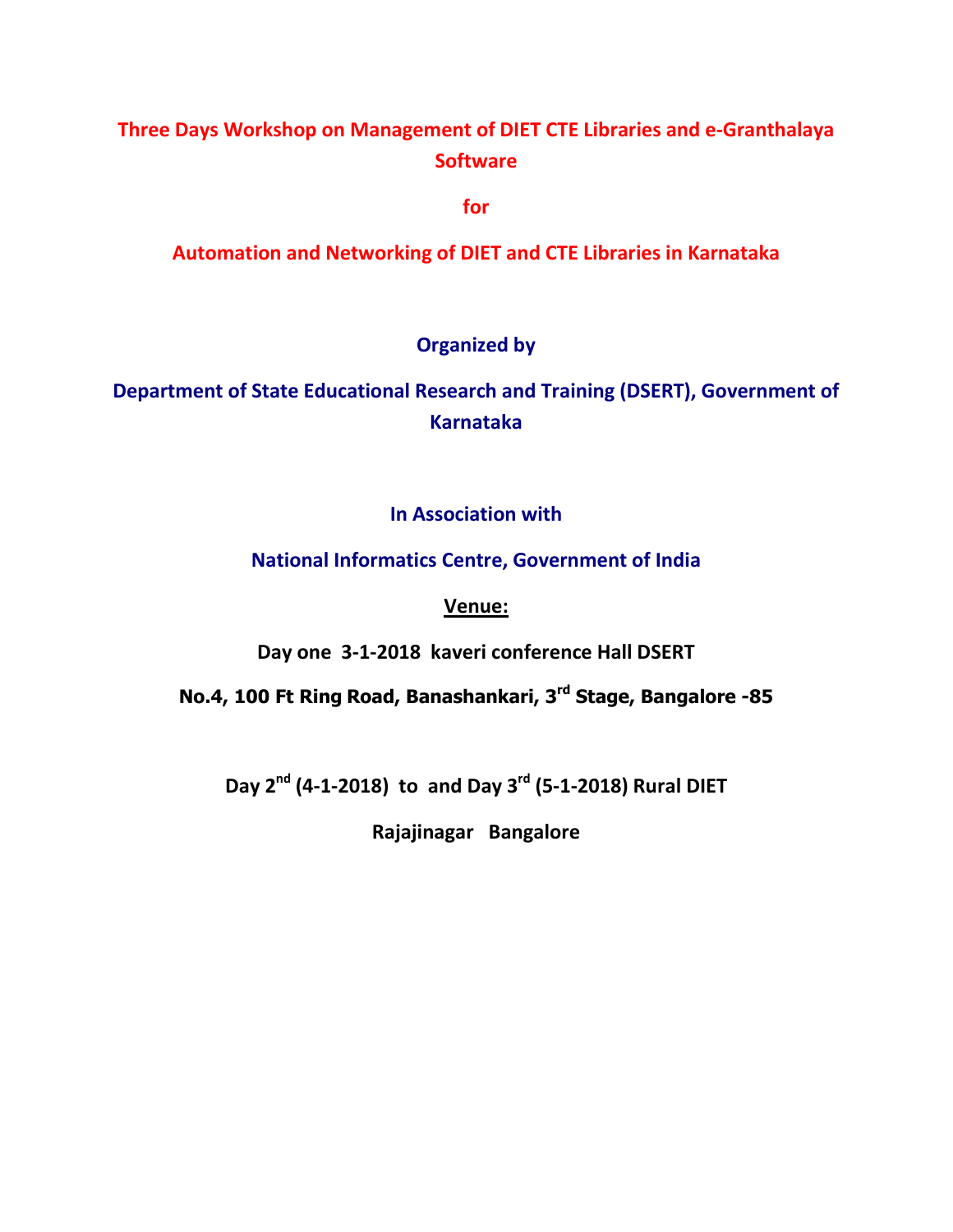## **S C H E D U L E**

#### **Registration : 10AM – 10.30 AM**

| <b>Date</b> | <b>Session I</b>                         | <b>Session II</b>                                     | <b>Session III</b>                       | <b>Session Iv</b>                  |
|-------------|------------------------------------------|-------------------------------------------------------|------------------------------------------|------------------------------------|
|             | 10.15-11.30                              | 11.45-1.30                                            | $2 - 4$                                  | 4-5.30                             |
| 03-01-2018  | <b>Library and</b>                       | <b>Types of book</b>                                  | <b>Brief Introduction of</b>             | stock verification                 |
|             | Librarianship                            | and Acquisition                                       | classification and book                  | and data Entry                     |
|             |                                          | procedure                                             | arrangement                              |                                    |
|             |                                          | Nagraj                                                | Nagraj                                   |                                    |
|             | <b>Nagraj</b>                            |                                                       |                                          | <b>Nagraj</b>                      |
|             | <b>Session 1</b>                         | <b>Session II</b>                                     | <b>Session III</b>                       | <b>Session IV</b>                  |
|             | $9.00 - 11.15$                           | $11.30 - 13.00$                                       | $14.00 - 15.15$                          | $15.45 - 17.30$                    |
| 04.01.18    | Inauguration                             | Library<br>Automation -<br>Introduction<br><b>RKM</b> | e-Granthalaya<br>Admin/Master<br>Modules | Hands on Session<br><b>RKM/BNR</b> |
|             |                                          |                                                       | <b>RKM</b>                               |                                    |
| 05.01.18    | $e-$<br>GranthalayaCatal<br>oging Module | Hands on<br>Session                                   | e-Granthalaya Circulation<br>Module      | $e-$<br>GranthalayaOPAC<br>Module  |
|             | <b>RKM</b>                               | <b>RKM/NAG</b>                                        | <b>RKM</b>                               | <b>RKM/BNR</b>                     |